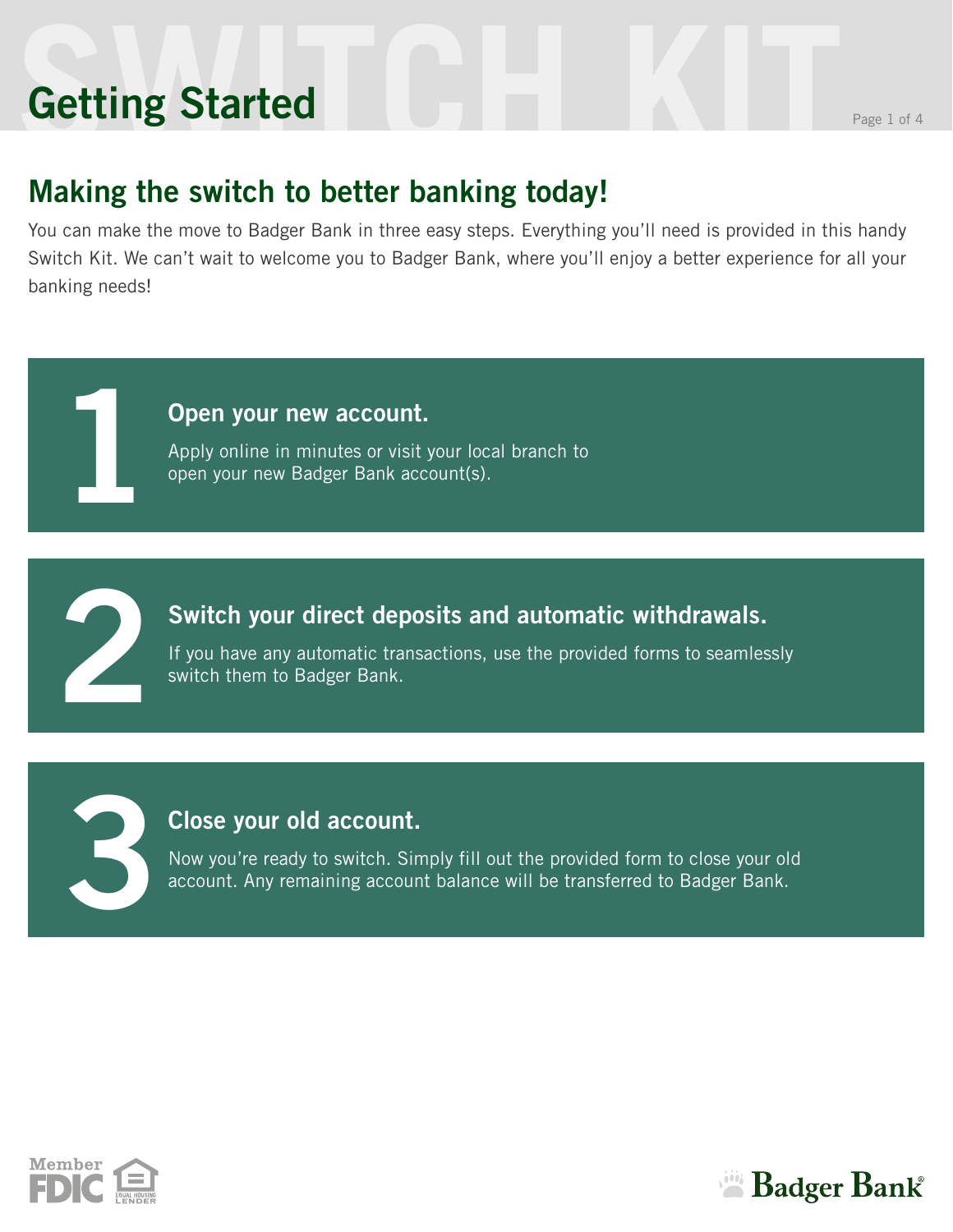### **Direct Deposit Authorization**

You can use your keyboard to fill out this form online, or you can print the form and complete it by hand.

Use this form to authorize your employer, retirement and pension funds, or any other agency to deposit your payment directly into your Badger Bank account. Use one form for each direct deposit.

| <b>Notification of Direct Deposit Authorization Change</b>                                  | <b>Direct Deposit Checklist:</b>                               |
|---------------------------------------------------------------------------------------------|----------------------------------------------------------------|
| <b>Company or Employer:</b>                                                                 | Use this list to remember all<br>your direct deposits you need |
| <b>Address:</b>                                                                             | to transfer. These are the most<br>common direct deposits.     |
| City, State, Zip:                                                                           | Payroll                                                        |
| <b>Phone Number:</b>                                                                        | Investments                                                    |
| <b>Employee ID:</b>                                                                         | <b>Retirement Plans</b>                                        |
| (if applicable)                                                                             | Social Security                                                |
| Effective immediately, please deposit the net amount of my check to my Badger Bank          |                                                                |
| account. I authorize (name of depositor)                                                    |                                                                |
| to automatically deposit funds into the account below. This authorization shall remain in   |                                                                |
| place until I have submitted a new authorization, or until this authorization is changed or |                                                                |
| revoked by me in writing.                                                                   |                                                                |
| Place an X next to your desired option.                                                     |                                                                |
| <b>Net amount to Badger Bank CHECKING</b>                                                   |                                                                |
| Account #<br>Routing # 075902188                                                            |                                                                |
| <b>Net amount to Badger Bank SAVINGS</b>                                                    |                                                                |
| Account #<br>Routing # 075902188                                                            |                                                                |
|                                                                                             |                                                                |
| Signature:<br>Date:                                                                         |                                                                |
| Name:                                                                                       |                                                                |
| Address:                                                                                    |                                                                |
| City, State, Zip:                                                                           |                                                                |
| <b>Phone Number:</b>                                                                        |                                                                |



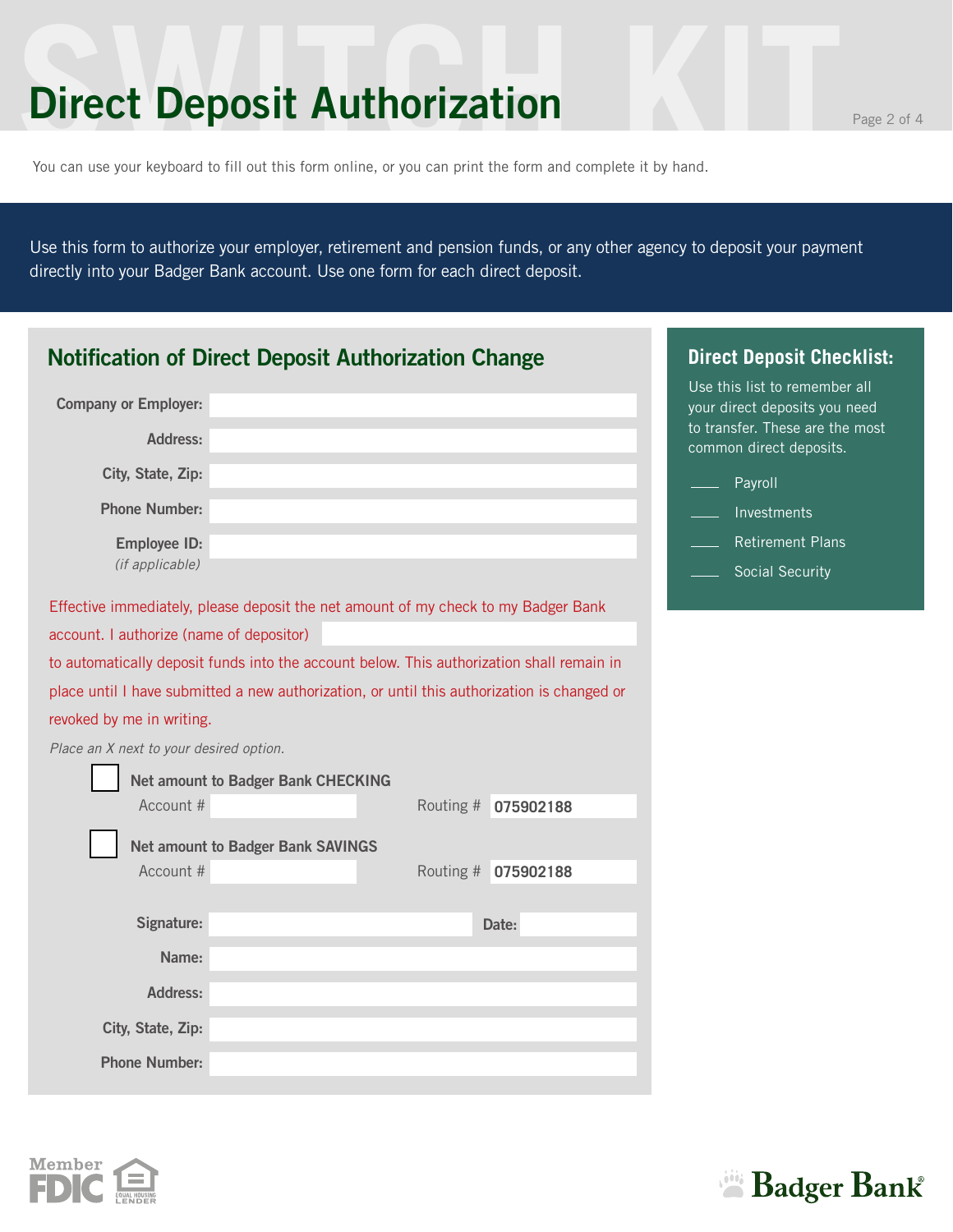### **Automatic Withdrawal Authorization**

You can use your keyboard to fill out this form online, or you can print the form and complete it by hand.

Use this form to authorize a change to any automatic payment, deductions, or withdrawals from your account. Use one form for each automatic withdrawal. Or, many companies and agencies make it easy to change your account on record online on their website.

|                               | <b>Notification of Withdrawal Authorization Change</b>                                                                                                                                               |           | <b>Automatic Withdrawal</b><br><b>Checklist:</b>                             |
|-------------------------------|------------------------------------------------------------------------------------------------------------------------------------------------------------------------------------------------------|-----------|------------------------------------------------------------------------------|
| <b>Name of Company:</b>       |                                                                                                                                                                                                      |           | Use this list to remember all your                                           |
| <b>Account Number:</b>        |                                                                                                                                                                                                      |           | automatic payments you need to                                               |
| <b>Payment Amount:</b>        |                                                                                                                                                                                                      |           | transfer. These are some of the<br>most commonly used automatic<br>payments. |
| Address:                      |                                                                                                                                                                                                      |           | Home Mortgage                                                                |
| City, State, Zip:             |                                                                                                                                                                                                      |           | Auto Loans                                                                   |
| <b>Phone Number:</b>          |                                                                                                                                                                                                      |           | <b>Utilities</b>                                                             |
|                               |                                                                                                                                                                                                      |           | Insurance                                                                    |
|                               | Please cancel all automatic withdrawals from my old institution:                                                                                                                                     |           | Cable/Internet                                                               |
| <b>Financial Institution:</b> |                                                                                                                                                                                                      |           | Gym/Club Memberships                                                         |
| Account #                     | Bank Routing #                                                                                                                                                                                       |           | <b>Credit Cards</b>                                                          |
|                               | Please make all future automatic withdrawals from my new institution:                                                                                                                                |           | Investments                                                                  |
| <b>Financial Institution:</b> | <b>Badger Bank</b>                                                                                                                                                                                   |           | Subscriptions                                                                |
| Account #                     | Bank Routing #                                                                                                                                                                                       | 075902188 | <b>Charity Donations</b>                                                     |
|                               | This authorization will remain in effect until I have submitted to you a new authorization, or until<br>you have been notified by me in writing that this authorization has been changed or revoked. |           |                                                                              |
| Signature:                    |                                                                                                                                                                                                      | Date:     |                                                                              |
| Name:                         |                                                                                                                                                                                                      |           |                                                                              |
| <b>Address:</b>               |                                                                                                                                                                                                      |           |                                                                              |
| City, State, Zip:             |                                                                                                                                                                                                      |           |                                                                              |

**Phone Number:**